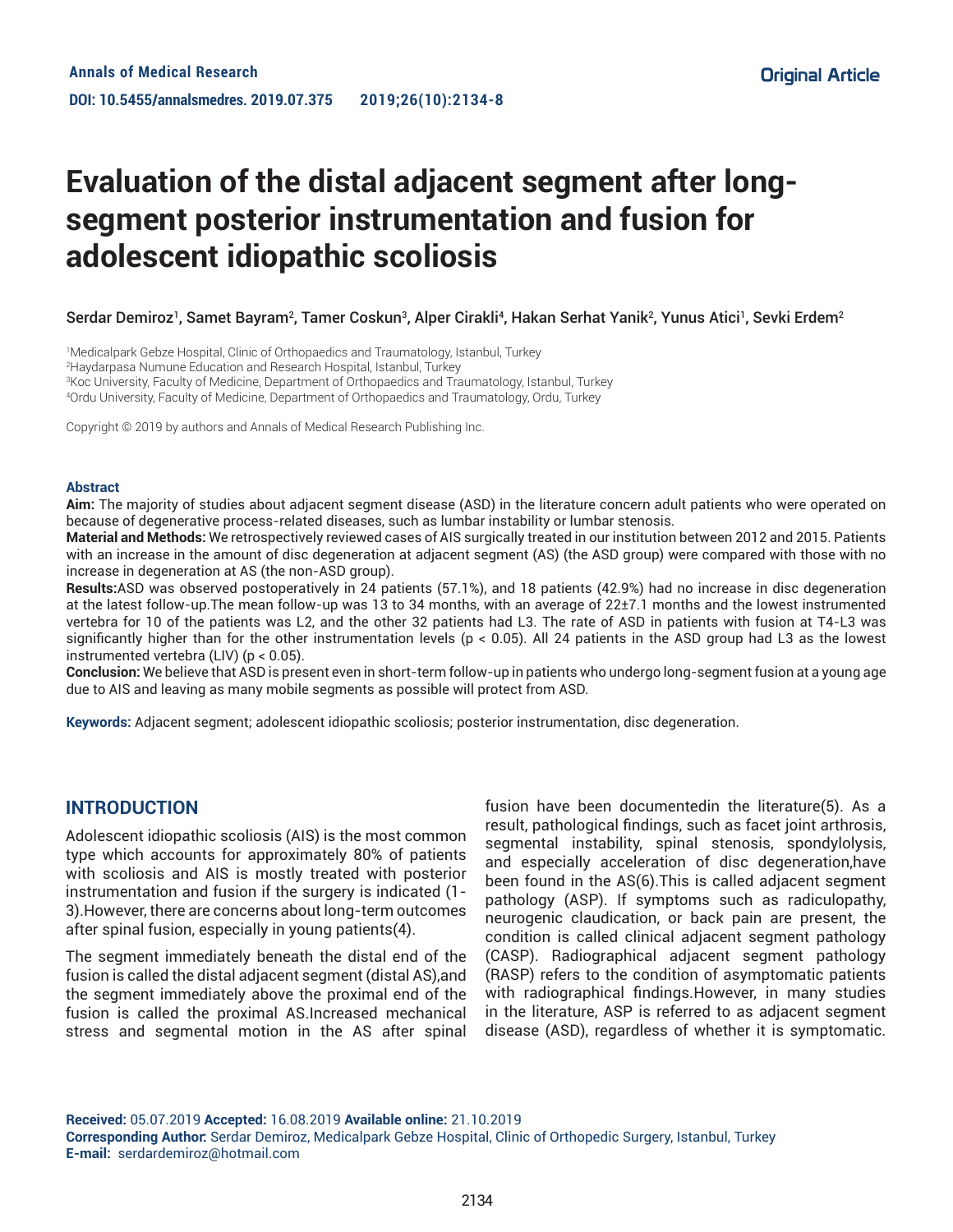The term ASD is also used for patients with increased disc degenerationthat has been evaluated radiologically after surgery.

The majority of studies of ASD in the literature concern adult patients who were operated on because of degenerative process-related diseases, such as lumbar instability or lumbar stenosis. In the present study, we aim to evaluate ASD after long-segment posterior instrumentation and fusion in adolescent patients. To our knowledge, this is the first study to evaluate the AS after long-segment posterior fusion with an all-pedicle screw construct for AIS by comparing the latest follow-up MRI scans with the preoperative ones.

## **MATERIAL and METHODS**

After the approval of the local ethic committee, we retrospectively reviewed all the AIS cases surgically treated in our institution from 2012 to 2015.Patients who underwent revision surgery, had a follow-up less than one year, did not have full follow-up radiographs,or did not agree to perform amagnetic resonance imaging (MRI) scan at the latest follow-up were not included in the study.

We have received informed consent from patients and then they were evaluated with full standing anterior-posterior and lateral radiographs and lumbar MRI at the latest follow-up. The segment below the lowest instrumented vertebra was considered as an adjacent segment(AS). The ASs were evaluated and classified by a radiologist in terms of disc degeneration according to the Pfirrmann classification(7)(Table 1). Coronal Cobb and lumbar lordosis angles were evaluated in the radiographs before surgery and at the latest follow-up.Patients with an increase in the amount of disc degeneration in postoperative MRI scans(whencompared to the preoperative scan), which is called the ASD group, were compared with those with no increase in degeneration at AS, which is called the non-ASD group, in terms of demographic properties,fusion level,fusion length,selection of lowest instrumented vertebra (LIV), short form 36(SF-36) score, body mass index (BMI), and duration of follow-up.

The same senior author performed posterior instrumentation and fusion using the same technique for all patients.The motor-evoked potential (MEP) and somatosensory-evoked potential (SSEP) values of the patients were monitored during surgery.The pedicle screws were placed bilaterally to each level with a freehand technique under fluoroscopic guidance. The deformity was corrected using the direct rod derotation technique. The laminar and transverse protrusions were decorticated, and bone allografts and autografts,obtained during screw placement, were used for fusion.

#### **Statistical Analysis**

For statistical analysis, the Number Cruncher Statistical System (NCSS) 2007 and PASS (Power Analysis and Sample Size) 2008 Statistical Software (Utah, USA) programswere used. The Mann–Whitney U test was used to compare the descriptive statisticalmeasurements (mean,

standard deviation, median, frequency, ratio, minimum, and maximum) and the two groups of parameters that did not show a normal distribution in the comparison of the quantitative data. Fisher's exact test and Fisher-Freeman-Halton'stest were used for the comparison of qualitative data. Significance was evaluated at p < 0.05.

# **RESULTS**

A total of 42 patients were included in this study,30(71.4%) female and 12(28.6%) male. The mean age ranged from 10 to 20, with an average of  $16.1 \pm 2.56$ . The mean follow-up was 13 to 34 months, with an average of  $22 \pm 7.1$  months. The fusion level was T3-L3 for 20 of the patients (47.6%), T4-L3 for 10 patients (23.8 %), T3-L2 for 8 patients (19 %), T2-L2 for 2 patients (4.8 %), and T2-L3 for 2 patients (4.8 %). The fusion length of 16 of the patients (38.1%) was 12 segments,for 22 patients (52.4%) it was 13 segments, and for 4 patients (9.5%) it was 14 segments.Thelowest instrumented vertebrafor 10 of the patients was L2, andthe other 32 patients had L3. The mean BMI of the patients ranged from 14.31 to 22.15, with an average of 18.44±2.01 kg/m2. Mean values for SF-36-P(Physical) and SF-36-M (Mental) were 54.10±3.52 and 43.76±4.21, respectively.

ASD was observed postoperatively in 24 patients (the ASD group, 57.1%), and 18 patients (the non-ASD group, 42.9%) had no increase in disc degeneration at the latest followup (Table 2). Disc degeneration increased from grade 1 to grade 2 in all patients in the ASD group. None of the patients with grade 2 disc degeneration in the preoperative MRIhad an increase in disc degeneration. There was no significant difference between the two groups in terms of age, gender distribution, BMI, follow-up period, fusion length,or SF-36 scores. However, the difference between the numbers of the patients with fusion levelat T4-L3 was significantly higher in ASD group when compared to non-ASD group,and all 24 patients in the ASD group had L3 as LIV (p<0.05). None of the patients who had L2 as LIV had ASD (Table 2). Thecoronal Cobb and lumbar lordosis angles indicated that the lumbar lordosis angle was reduced by 11.00 ±7.68 in the non-ASD group. There was an average decrease of 5.83±12.14° in the ASD group at the latest follow-up compared to preoperative radiographs. However, these differences between the two groups were not statistically significant (p>0.05). Coronal Cobb angle decreased by an average of 29.00±5.36 in the ASD group and 29.89±12.85°inthe non-ASD group. These differences between the two groups were also not statistically significant (p>0.05).

## **DISCUSSION**

In this study we reported that degenerative changes were present in the AS even in the early period for patients with thoracolumbar instrumentation and fusion for AIS. We also reported that having fewer moving segments is a risk factor for developing ASD. On the other hand, we did not find statistically significant differences between the two groups in terms of age, gender, length of fusion, SF-36 scoresor BMI values. This is to be expected, because all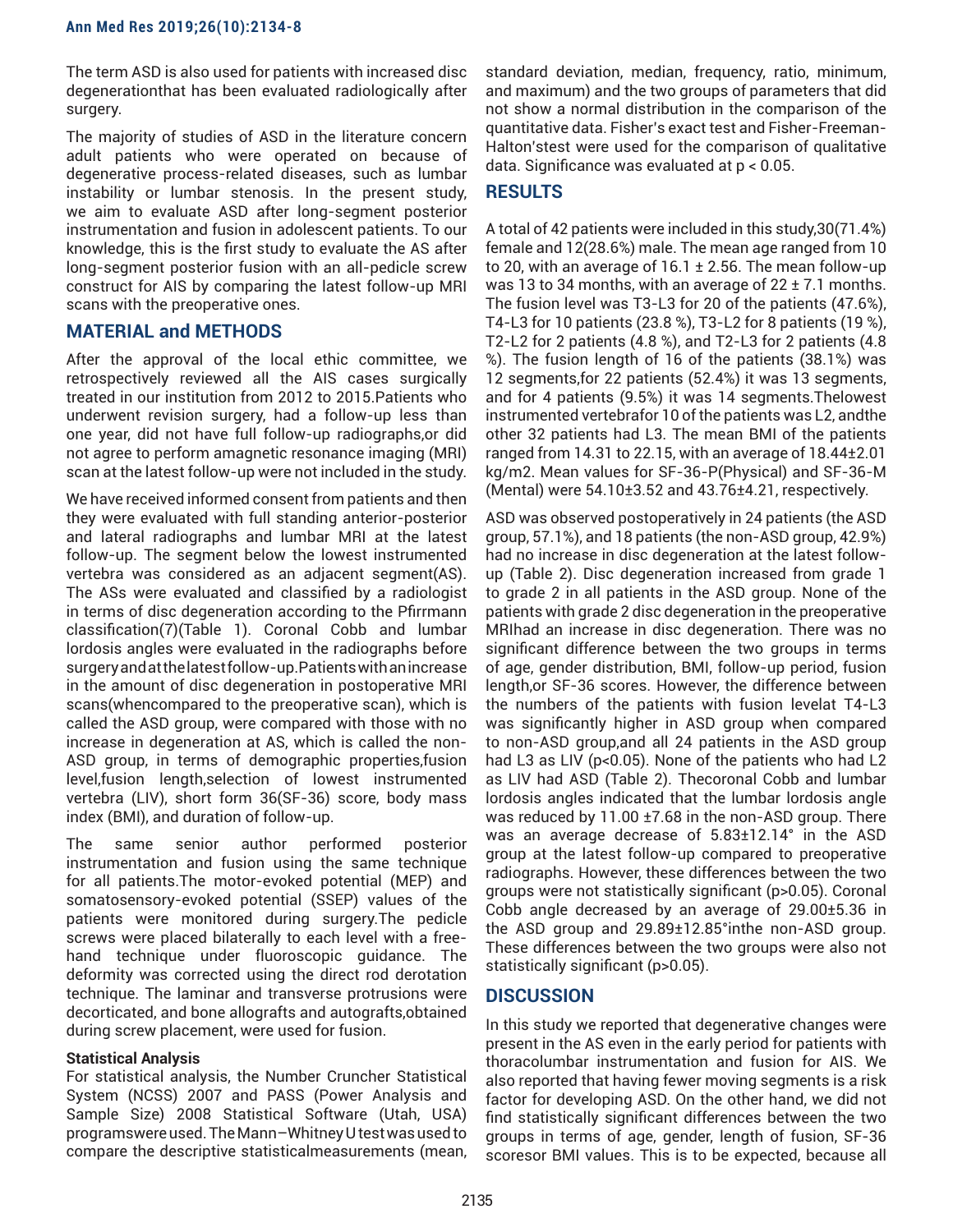| Table 1. Pfirrmann classification of disc degeneration |                                                |                                          |                              |                         |
|--------------------------------------------------------|------------------------------------------------|------------------------------------------|------------------------------|-------------------------|
| <b>Grade</b>                                           | <b>Structure</b>                               | <b>Distinction of Nucleus and Anulus</b> | <b>Disc Height</b>           | <b>Signal Intensity</b> |
|                                                        | Homogeneous, bright white                      | Clear                                    | <b>Normal</b>                | Hyperintense            |
| $\mathbf{I}$                                           | Inhomogeneous with or without horizontal bands | Clear                                    | <b>Normal</b>                | Hyperintense            |
| $\mathbf{m}$                                           | Inhomogeneous. gray                            | Unclear                                  | Normal to slightly decreased | Intermediate            |
| IV                                                     | Lost                                           | Normal to moderately decreased           | Intermediate to hypointense  |                         |
| $\mathbf v$                                            | Lost                                           | Collapsed disc space                     | Hypoitense                   |                         |

#### **Table 2. Comparison of two groups**

| Age<br>Sex $n$ (%)<br>BMI (kg/m2)                                 | Mean±SD<br>Min-Max (Median)<br>Male<br>Female<br><b>Mean</b> ±SD<br>Min-Max (Median)<br><b>Mean</b> ±SD<br>Min-Max (Median) | 15.00±2.64<br>$10-19(15)$<br>3(50.0)<br>6(40.0)<br>18.25±2.49<br>14.37-22.15 (17.9)<br>638.55±190.41 | $16.92 \pm 2.27$<br>$14 - 20(16)$<br>3(50.0)<br>9(60.0)<br>18.58±1.66<br>15.54-22.08 (18.7) |
|-------------------------------------------------------------------|-----------------------------------------------------------------------------------------------------------------------------|------------------------------------------------------------------------------------------------------|---------------------------------------------------------------------------------------------|
|                                                                   |                                                                                                                             |                                                                                                      |                                                                                             |
|                                                                   |                                                                                                                             |                                                                                                      |                                                                                             |
|                                                                   |                                                                                                                             |                                                                                                      |                                                                                             |
|                                                                   |                                                                                                                             |                                                                                                      |                                                                                             |
|                                                                   |                                                                                                                             |                                                                                                      |                                                                                             |
|                                                                   |                                                                                                                             |                                                                                                      |                                                                                             |
|                                                                   |                                                                                                                             |                                                                                                      | 725.25±230.97                                                                               |
| Follow -up (day)                                                  |                                                                                                                             | 407-911 (549)                                                                                        | 454-1044 (700)                                                                              |
| $SF-36 - P$                                                       | <b>Mean</b> ±SD                                                                                                             | 54.56±3.12                                                                                           | 53.75±3.88                                                                                  |
|                                                                   | Min-Max (Median)                                                                                                            | $51 - 60(55)$                                                                                        | $48-60(53)$                                                                                 |
| <b>SF-M-36</b>                                                    | <b>Mean</b> ±SD                                                                                                             | 44.22±5.06                                                                                           | 43.42±3.65                                                                                  |
|                                                                   | Min-Max (Median)                                                                                                            | $35-49(47)$                                                                                          | 39-49 (42.5)                                                                                |
|                                                                   | $T2-L2$                                                                                                                     | 2(100.0)                                                                                             | 0(0.0)                                                                                      |
|                                                                   | $T2-L3$                                                                                                                     | 0(0.0)                                                                                               | 2(100.0)                                                                                    |
| Fusion level n (%)                                                | $T3-L2$                                                                                                                     | 8(100.0)                                                                                             | 0(0.0)                                                                                      |
|                                                                   | $T3-L3$                                                                                                                     | 6(30.0)                                                                                              | 14(70.0)                                                                                    |
|                                                                   | $T4-L3$                                                                                                                     | 2(20.0)                                                                                              | 8(80.0)                                                                                     |
|                                                                   | Twelve                                                                                                                      | 8(50.0)                                                                                              | 8(50.0)                                                                                     |
| Fusion length n(%)                                                | <b>Thirteen</b>                                                                                                             | 8(36.4)                                                                                              | 14(63.6)                                                                                    |
|                                                                   | Fourteen                                                                                                                    | 2(50.0)                                                                                              | 2(50.0)                                                                                     |
|                                                                   | L2                                                                                                                          | 10(100.0)                                                                                            | 0(0.0)                                                                                      |
| <b>LIV</b>                                                        | L <sub>3</sub>                                                                                                              | 8(25.0)                                                                                              | 24(75.0)                                                                                    |
| <b>SD: Standard deviation</b><br>LIV: Lower instrumented vertebra | n:NumberMin:MinimumMax:Maximum                                                                                              |                                                                                                      |                                                                                             |

**SF-36 P:Short Form physical component SF-36 M : Short Form mental component** 

the patients were in the adolescent age group, with similar BMI and similar fusion length.

The long-term consequences of spinal fusions are of great concern,especially in young patients. It has been shown that there is increased mechanical stress and segmental motion in the AS after spinal fusion. We report that 57.1% of the patients in this study had ASD after long-segment fusion for AIS in the short-term follow-up. However, most of the studies in the literatureon ASDfocus on degenerative lumbar diseases, and the incidence of development of ASD is very variable(8). Penta et al. examined MRI scans of patients after ten years follow-up who had undergone lumbar fusion for discogenic back pain.They found that 32% of 81 patients had ASD(9).Etebar and Cahill reported the incidence of ASD as 14% at follow-up after 4.5 years in a group of 125 patients who had been operated on for the treatment of degenerative lumbar instability (10).It is

obvious that there are great differences in the incidence of ASDin the literature. This can be attributed tothe absence of clinical and radiological distinctionin the definition of ASD. Harrop et al. reviewed 27 studies on ASD. They found that the incidence ranged from 8% to 100% for studies in which radiological changes were defined as ASD but from 0% to 27% for studies in which clinical findings were required to confirm ASD.Thus, radiological changes in the adjacent segment are more common, although most patients with radiological changes are clinically asymptomatic (11).In this study, we also report similar quality of life scores (SF-36) between two groups(p>0.05).

It is debatable whether the literature shows preoperative disc degeneration to be a risk factor for ASD. In our study, all patients in the ASD group had normal disc appearance in preoperative MRI scans.Edwards et al. examined 34 patients who had undergone spinal fusion from the thoracic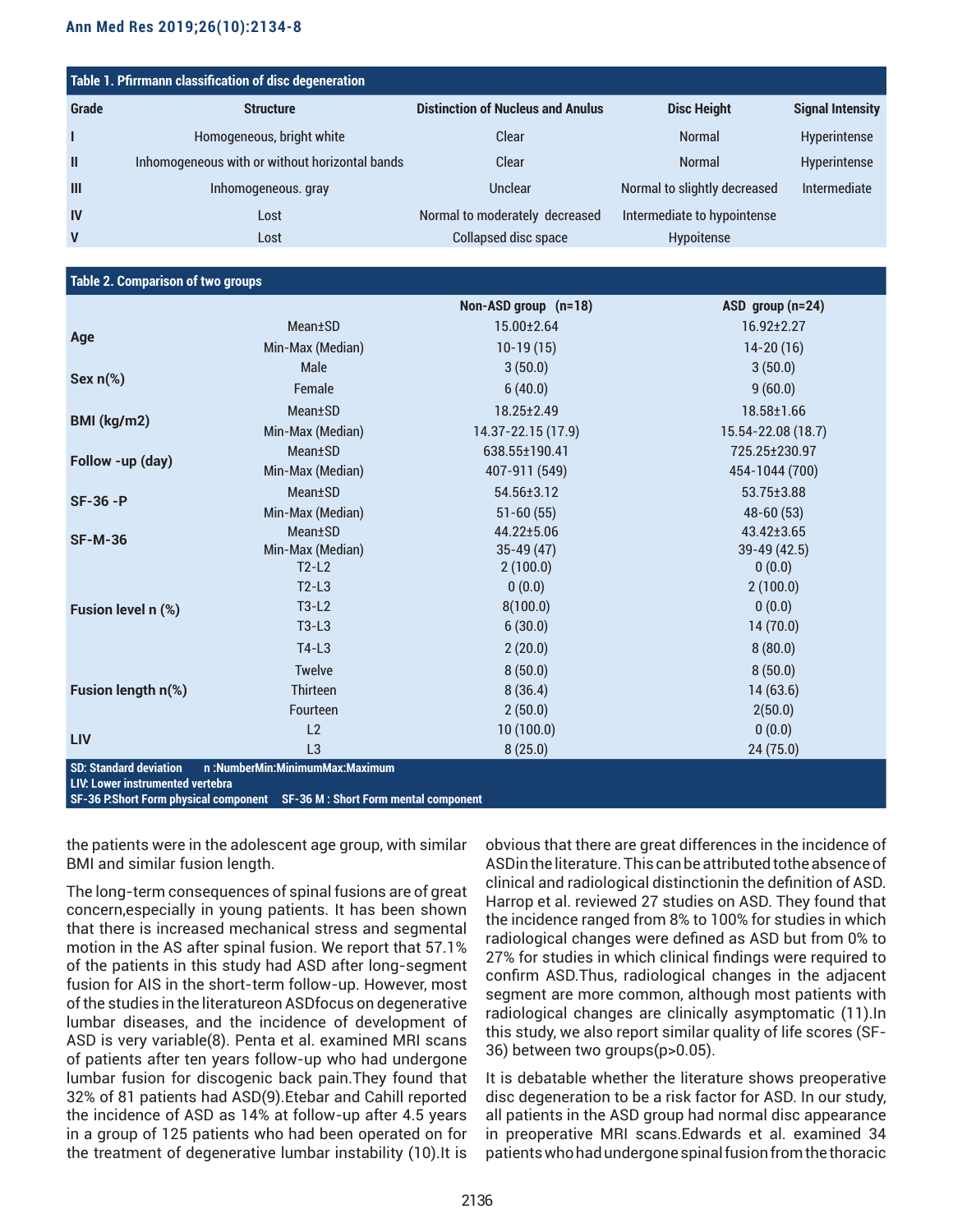#### **Ann Med Res 2019;26(10):2134-8**

region to L5 and found that 61% showed degeneration of the L5-S1 disc after 5.6 years of follow-up. They reported that the presence of minimal disc degeneration in the preoperative period was a risk factor for ASD (12). However, in a study of 215 patients who underwent lumbar fusion, Ghiselli et al. reported that the presence of disc degeneration before fusion was not a risk factor for the development of ASD(13).We also report that, compared to the Pfirrmann classification in preoperative MR scans, there were no changes in postoperative MR scans in any of the 16 patients with grade 2 degeneration. This leads us to believe that preoperative disc degeneration is not a risk factor for ASD in the shortterm for AIS patients treated with long-segment fusion.

Another issue addressed as a risk factor for the development of ASD is the length of the fusion level. Penta et al. reported that the length of the fusion level had no effect on the development of ASD (9).On the other hand, Jun Young Yang et al. evaluated 217 cases to define the effect of fusion length on developing ASD. Of these patients, 112 had single-level fusion, 62 had two-level fusion,and 43had fusion of three or morelevels. As a result, the incidence of ASD was found to be 11.6% in single fusion, 14.5% in twolevel fusion, and 16.3% in fusion of threelevels or more. This shows that there is a relationship between the length of the fusion level and the risk of developing ASD(14). However, Ghiselliet al. found that patients who needed revision due to ASD after lumbar fusion reported three times more ASDif theyhad single-level fusion than if they hadmultiplelevel fusion. They explained this result by claiming that, as the level of fusion increases, the amount of moving discs decreases. As a result, the possibility of developing ASD increases with fewer moving discs (13). In our study, there was no statistically significant difference in the development of ASD among the three groups of patients who had 12, 13, and 14-level fusion length. However, the incidence of ASD was significantly higher in patients with fusion level T4-L3 ( $p < 0.05$ ). However, while the fusion level of 10 of the patients was terminated at L2, 32 of them were terminated at L3, and all 24 patients in the ASD group had a fusion level terminated at L3 (Table 2).This suggests that there is a decreased risk of ASD in cases withmore mobile segments.

In a cadaveric study, Akamaru et al. reported that lumbar hyperlordosis and hypolordosisled to increased flexion and extension movements in the lumbar discs, thereby increasing the risk of ASD (15). In our study in the non-ASD group, the average was 41.44°, with a decrease of 11° compared to the preoperative angle. In the ASD group, the average was 40°, with a decrease of5°. As a result, there was no statistically significant difference between average lumbar lordosis angles after the operation in either group(p > 0.05).On the other hand,when the coronal Cobb angles of the patients were examined, it was observed that there was no statistically significant difference between the Cobb angle decline values in the two groups ( $p > 0.05$ ). We therefore believe that the amount of correction in the coronal plane and the changes in the lumbar lordosis

angles do not affect the development of ASD in early-term follow-up after AIS surgery.

Only a limited number of studies have evaluated AS following scoliosis surgery in adolescents, and they have some limitations. Kelly et el. reviewed 18 patients who were treated with thoracolumbar instrumentation and fusion for AIS. They evaluated distal AS, but lumbar MRI results were available for only 6of the patients. They reported that loss of signal intensity was present in AS for all 6 patients(16). Furthermore,the patients were operated on using the anterior approach, which is currently not often used for AIS patients because of the higher risk of complications and morbidity compared to the posterior approach. Green et al. reviewed 20 patients with posterior instrumentation and fusion for AIS, but different instrumentation methods were used: 10 of the patients were treated with hooks, apical wires, and pedicle screws,9 were treated with allhook constructs, and 1 patient was treated with hooks and apical wires.They reported that only 1 patient of the 20 demonstrated significant degenerative disc disease at the junctional level(17). Danielssonn et al. evaluated 32 patients who had undergone spinal fusion for AIS and reported significantly more degenerative disc changes in the AS. However, all patients were treated with Harrington rods, which are not used today(18). Enercan et al. evaluated 21 patients treated with selective fusion for AIS. They suggested that there was a significant difference between the two groups for disc degeneration in AS and below, except at the L4-L5 level. However, since no preoperative MRI scans were available, they compared the patients with the normal population(19). Enercan et al. also evaluated 37 AIS patients who were treated with posterior fusion using an all-pedicle screw construct. They divided the patients into two groups, one group with LIV at L3 and the other with LIV at L4. After follow-up at a minimum of 5 years, they reported similar disc degeneration rates in both groups, but again they compared the patients with the normal population(20).

The present study also has a number of limitations, in particular the retrospective design and the relatively small number of patients included in the cohort. Although the length of thefollow-up period might appear to be a limitation, it is important to showthat degenerative changescan be found even in a short-term follow-up period.

#### **CONCLUSION**

In conclusion, we believe that ASDis present even in short-term follow-up in patients who have undergone long-segment fusion at a young age due to AIS. Leaving as many mobile segments as possible will protect from ASD. However, there is a need for longer follow-up studies to investigate the clinical consequences of early-onset radiological findings in the years that follow.

*Competing interests: The authors declare that they have no competing interest.* 

*Financial Disclosure: There are no financial supports.*

*Ethical approval: After the approval of the local ethic committee, we*